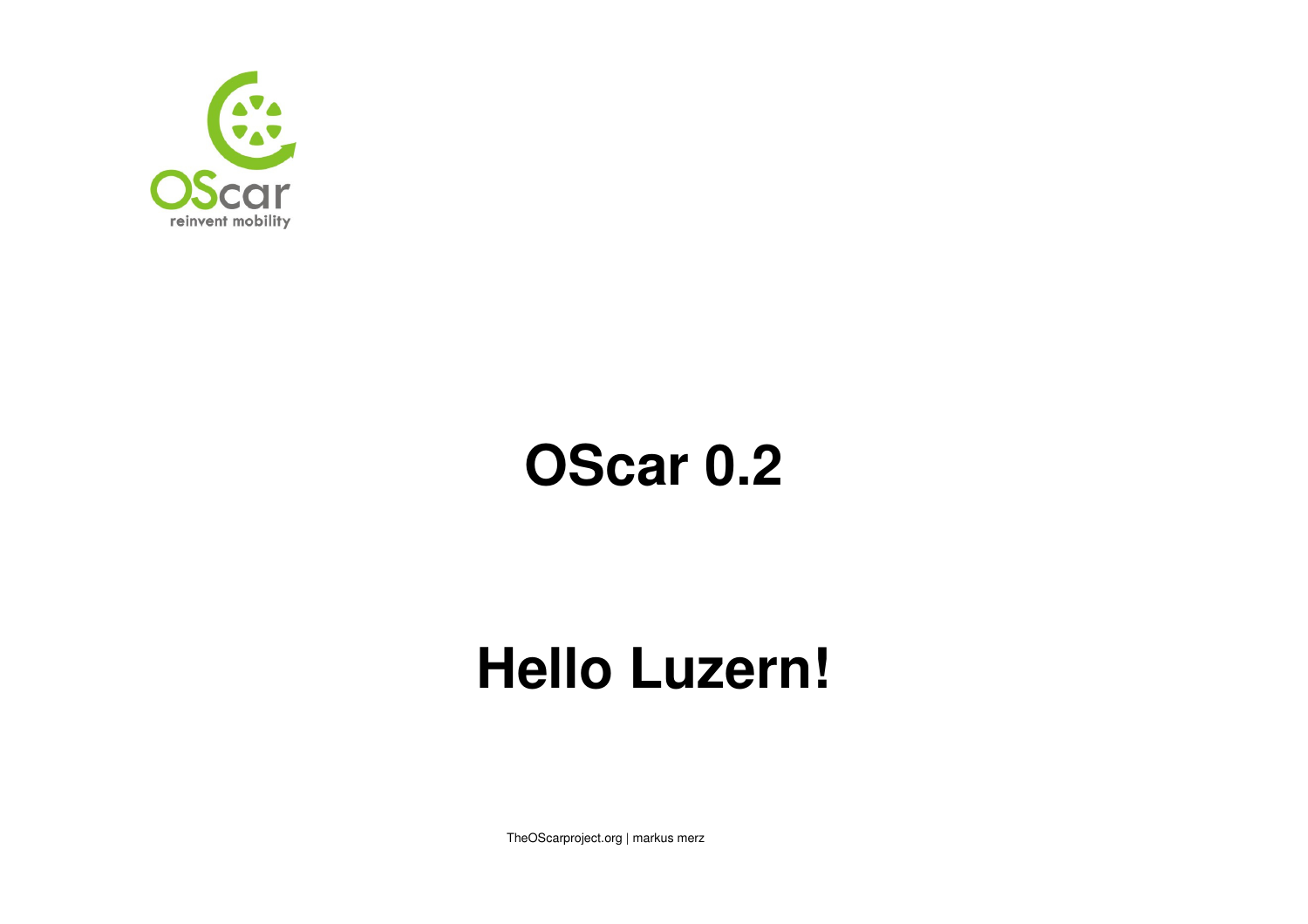

### Introduction

- Roots
- Career
- First OScar Notions
- Big Business
- Idea
- Manifesto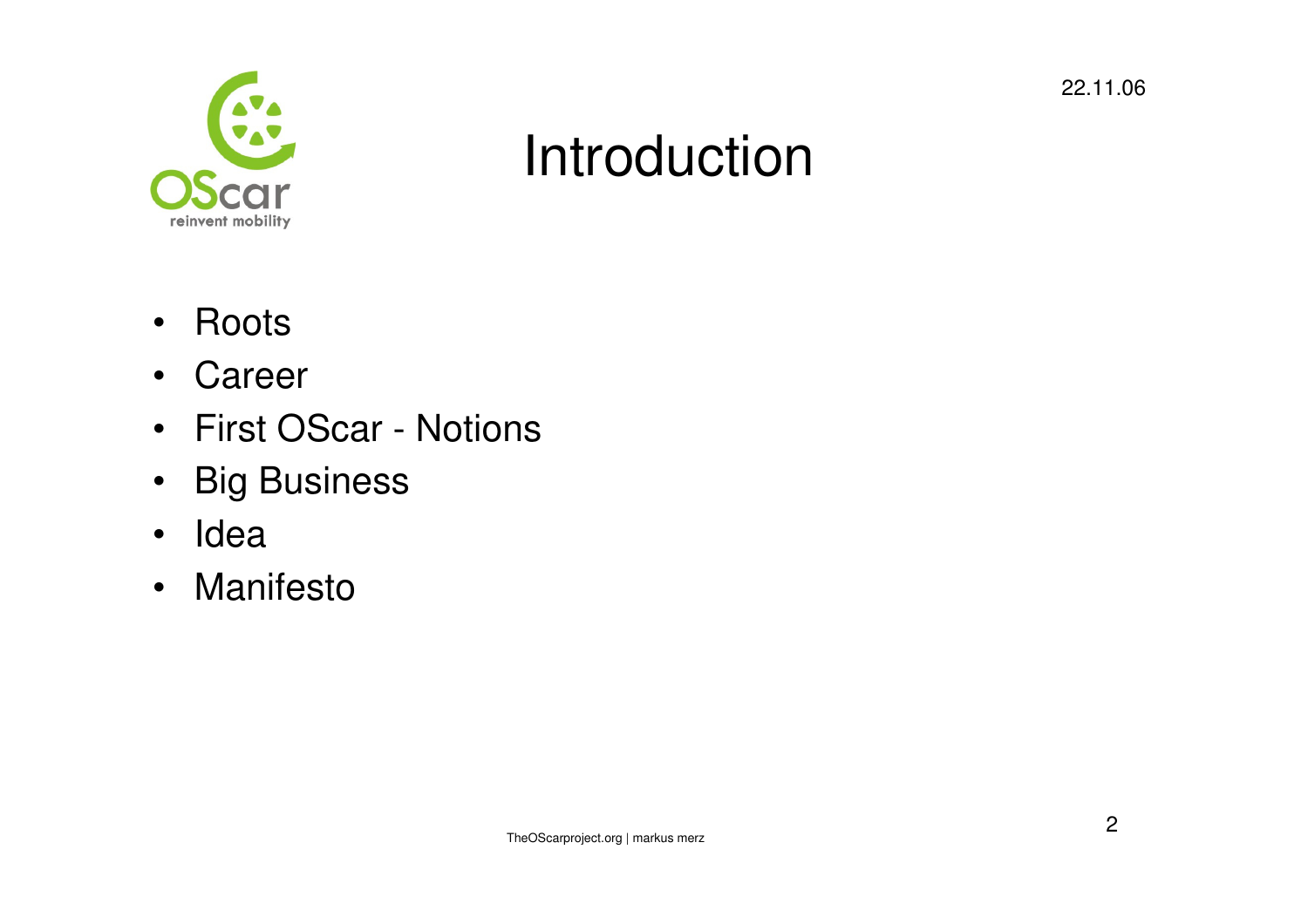

- Accelarate Idea
- Silly Season
- Mistakes
- Objective Reporting (film)
- •Burn Out

3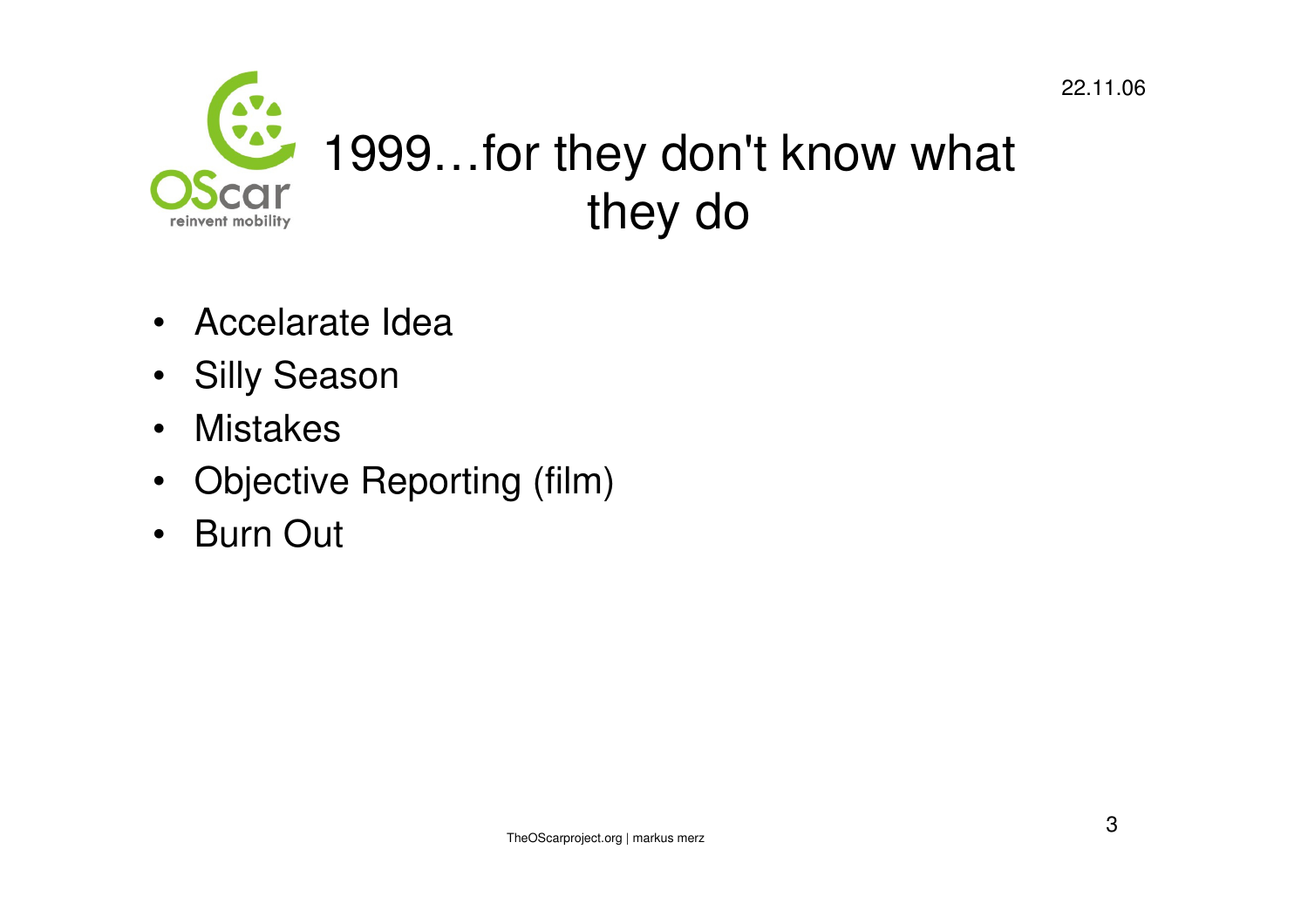

### 2004…general conditions for meditation

- Power and Motivation
- Comfort Zone
- Analysis and Further Development
- Brothers in Mind
- Call
- OK… so lets do it!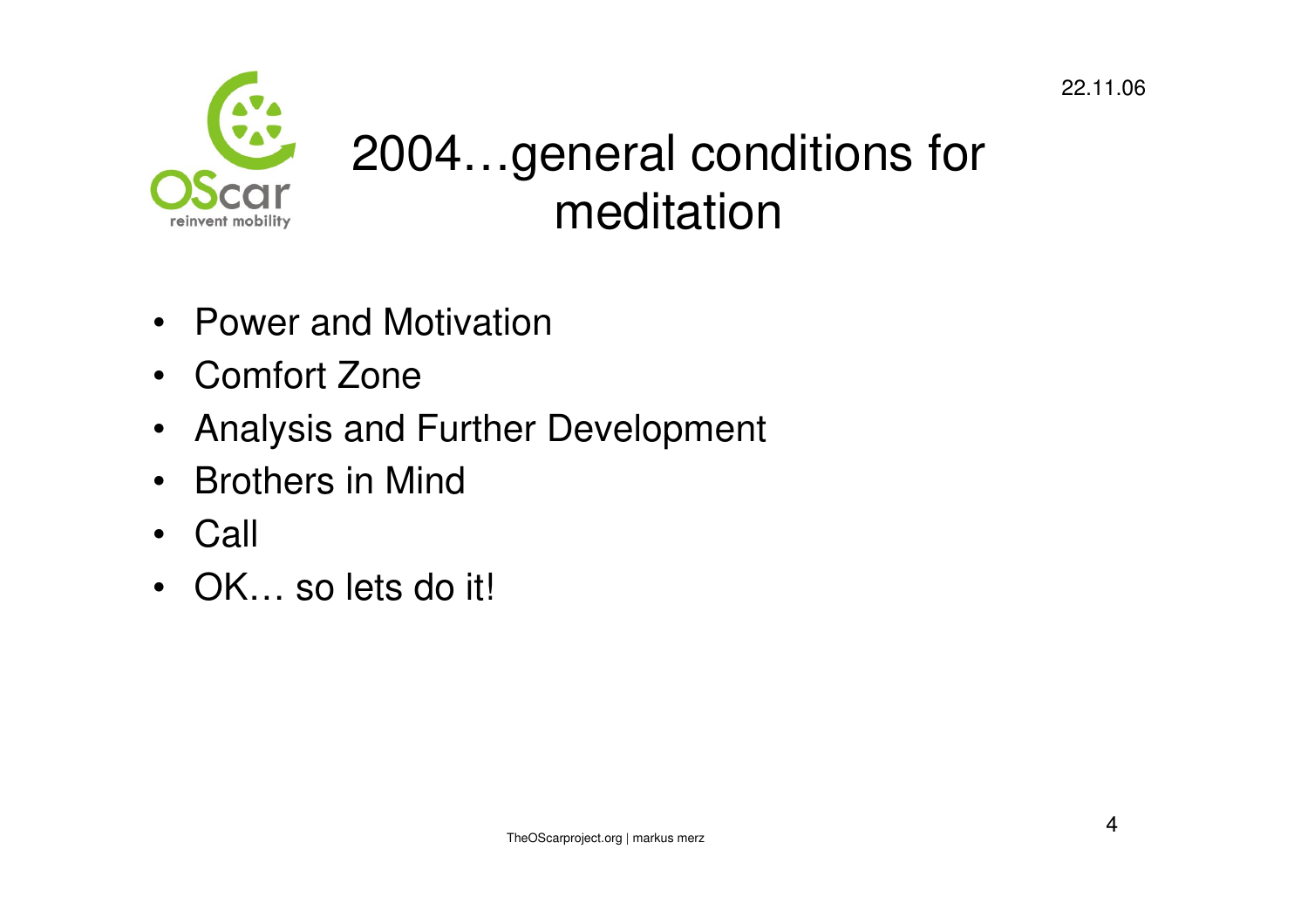

- Clear Statement
- Comprehensible Package
- Organisation
- $\bullet$ Tools
- Quality and Mindset of participants
- Partner and Media handling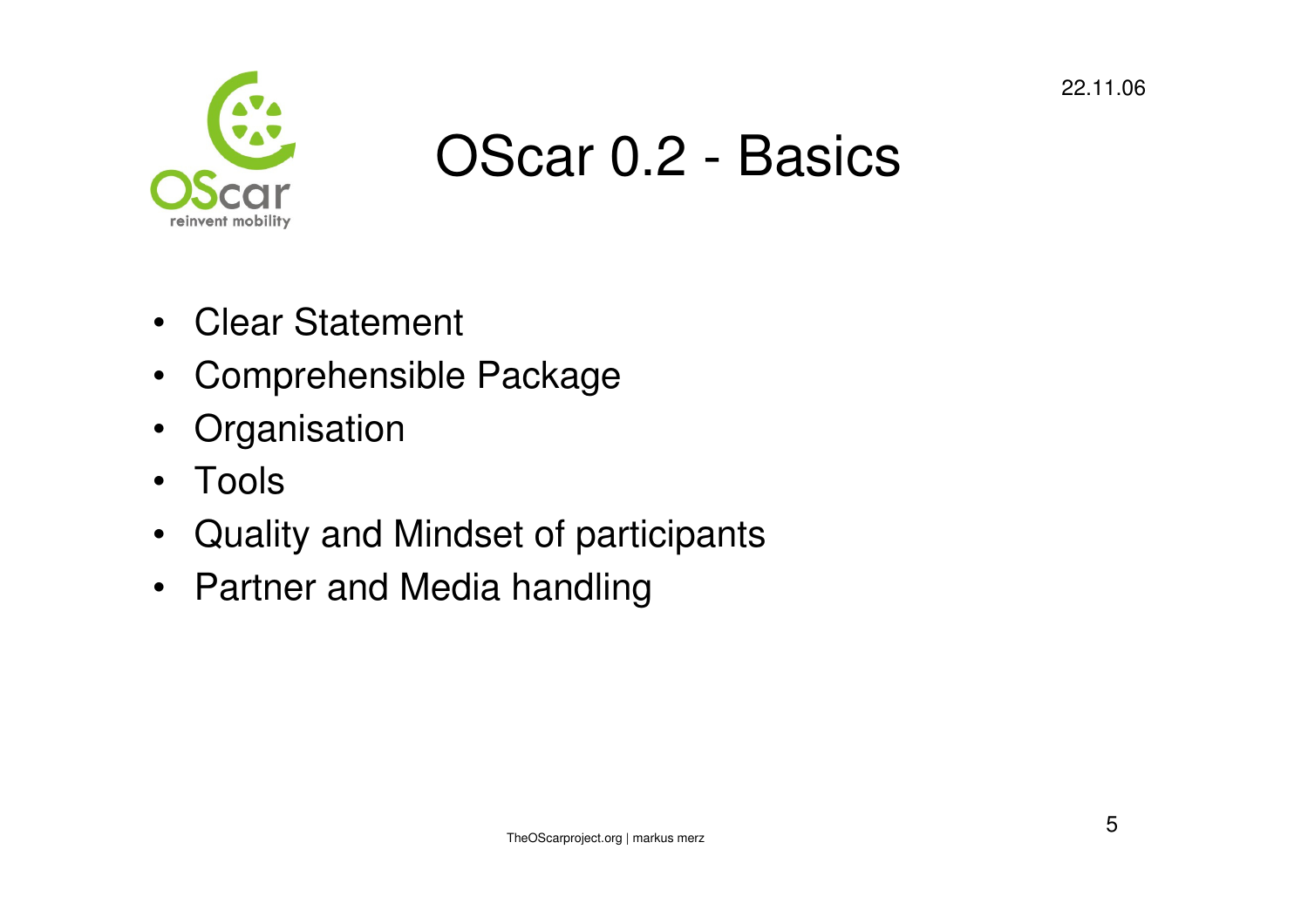

- Clear Statement
- Comprehensible Package
- Organisation
- $\bullet$ Tools
- Quality and Mindset of participants
- Partner and Media handling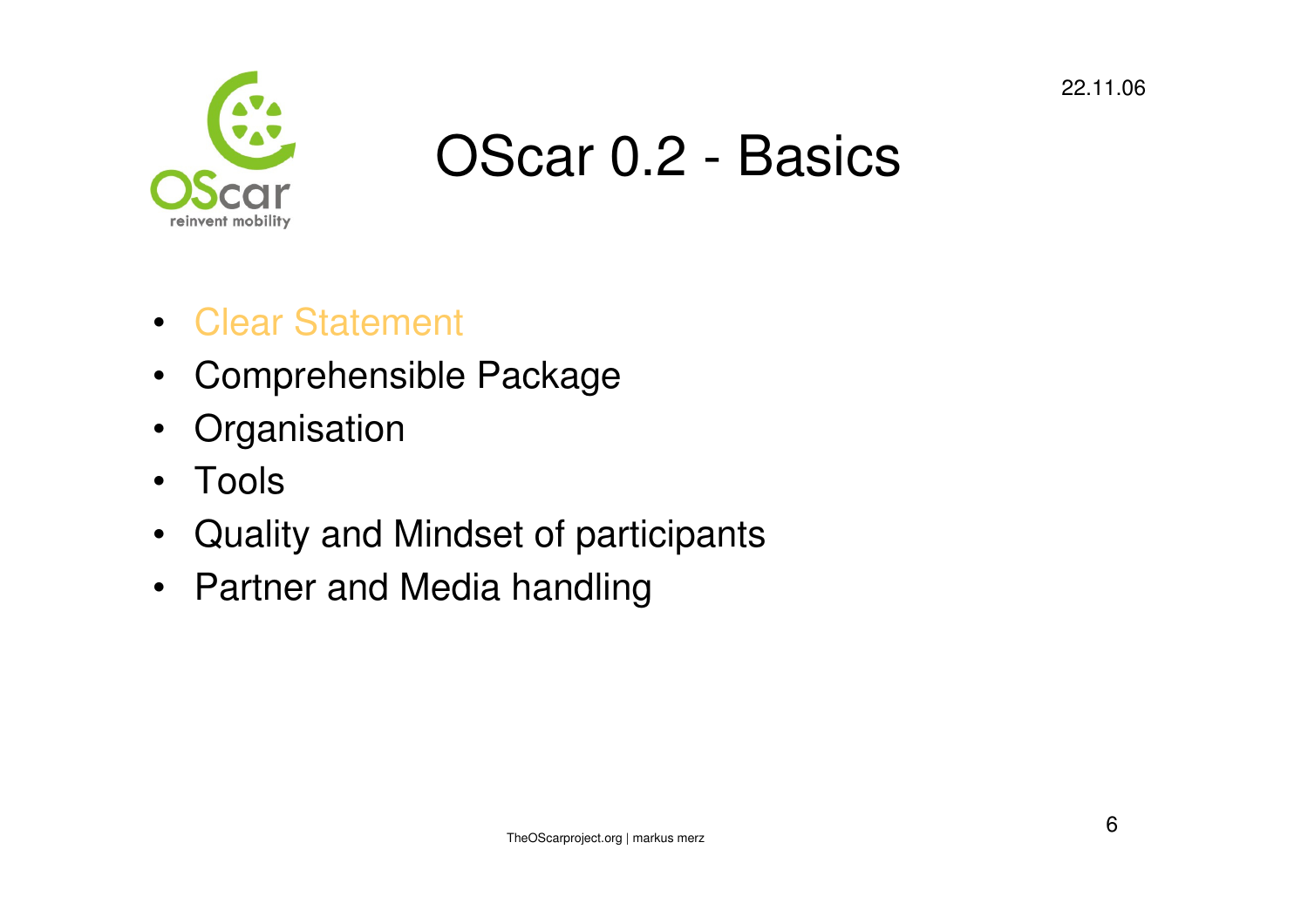

### Clear Statements

| <b>Modular Concept</b> | Modular structure so many developers can work parallel.<br>Modules function independently.<br>$\bullet$<br>Modules are clearly defined, small and simple. Module are completed in<br>reasonable time.<br>Project manager (Admin Core Team) coordinates modules.<br>$\bullet$<br>Flat hierarchies, otherwise: chaos. |
|------------------------|---------------------------------------------------------------------------------------------------------------------------------------------------------------------------------------------------------------------------------------------------------------------------------------------------------------------|
| <b>Management</b>      | Project managers posses technical as well as human understanding.<br>A project needs clear statements in order to be successful.<br>Clear statments about project leadership (single person or group).<br>$\bullet$                                                                                                 |
| <b>Motivation</b>      | Project manager motivates members to contribute their free time.<br>Enthusiasm depends on the subject.<br>Exchange of developers.                                                                                                                                                                                   |

7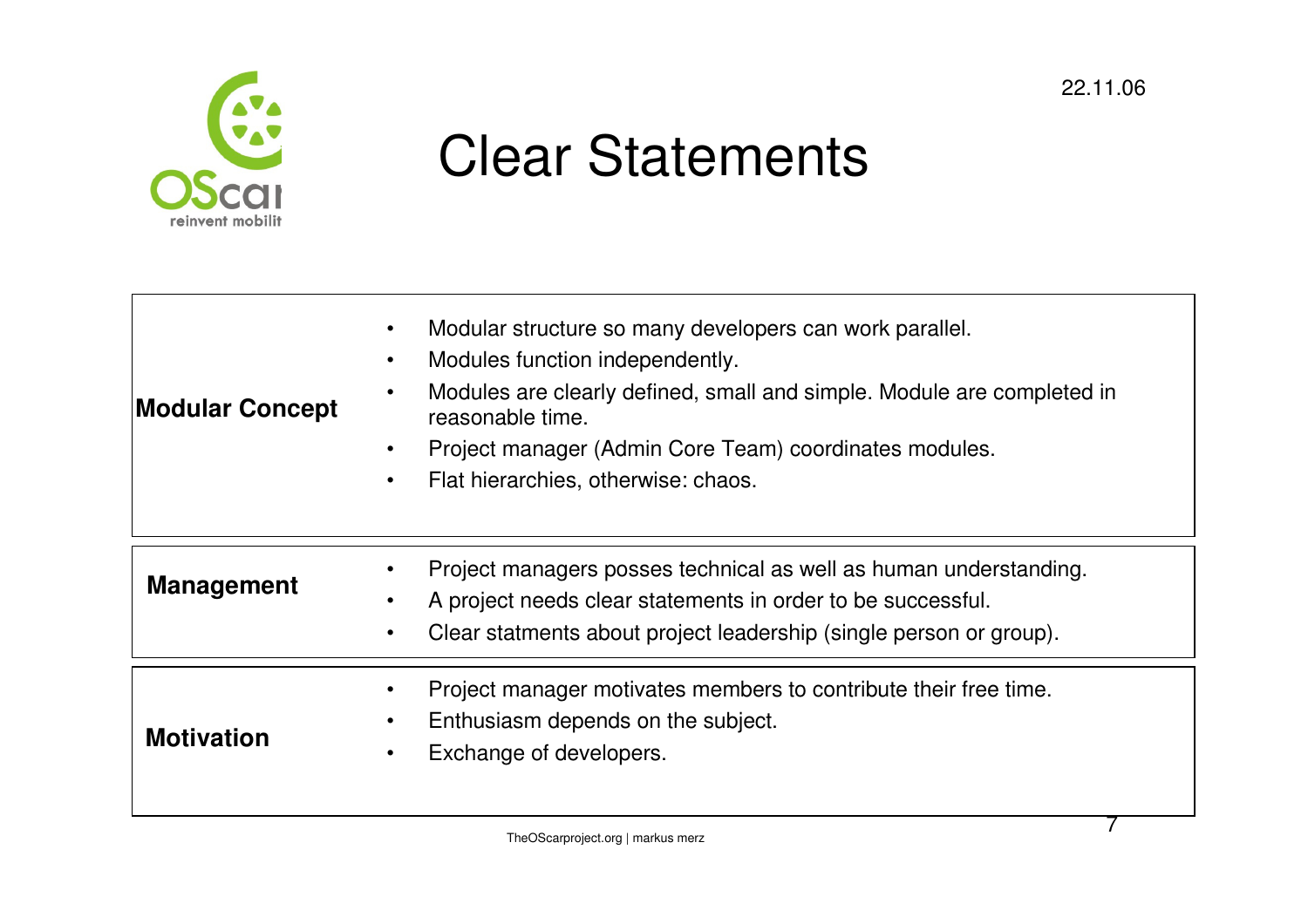

### Clear Statements

### **Data / Dimensions:**

- •Length of vehicle: 4.00m
- •Width of vehicle: 1.75m
- •Height of vehicle : 1.55m
- •Wheel base: 2.50m
- •Type: Tilted rear
- •Doors: 4
- •Weight: approx. 1000kg

### **Modules:**

- •Board: Floor pan and bracket of vehicle
- •Body: Build, mount and passenger compartment
- •Engines: Driving motors
- •Power Systems: Power generation and storage
- • Safety Systems: Brakes, Steering, Warning systems<sup>1</sup>
- Information Systems: Communication- and information systems•

### **Performance / Drive:**

- •max. 145 km/h
- •Range depending on energy storage (max. 500km)
- •Separation of power generation, storage and drive
- •Electric powertrain with wheel hub engines

### **Requirements:**

- • Simple - small number of mechanical parts and components
- Multifunctional- Multifunctionality through changeable build concept •
- Design Form follows Function •
- • Sturdy - stable construction of chassis frame components
- International Provisions for international •requirements
- Modular Modularisation of vehicle concept •
- •Maintainability - Easy

#### 22.11.06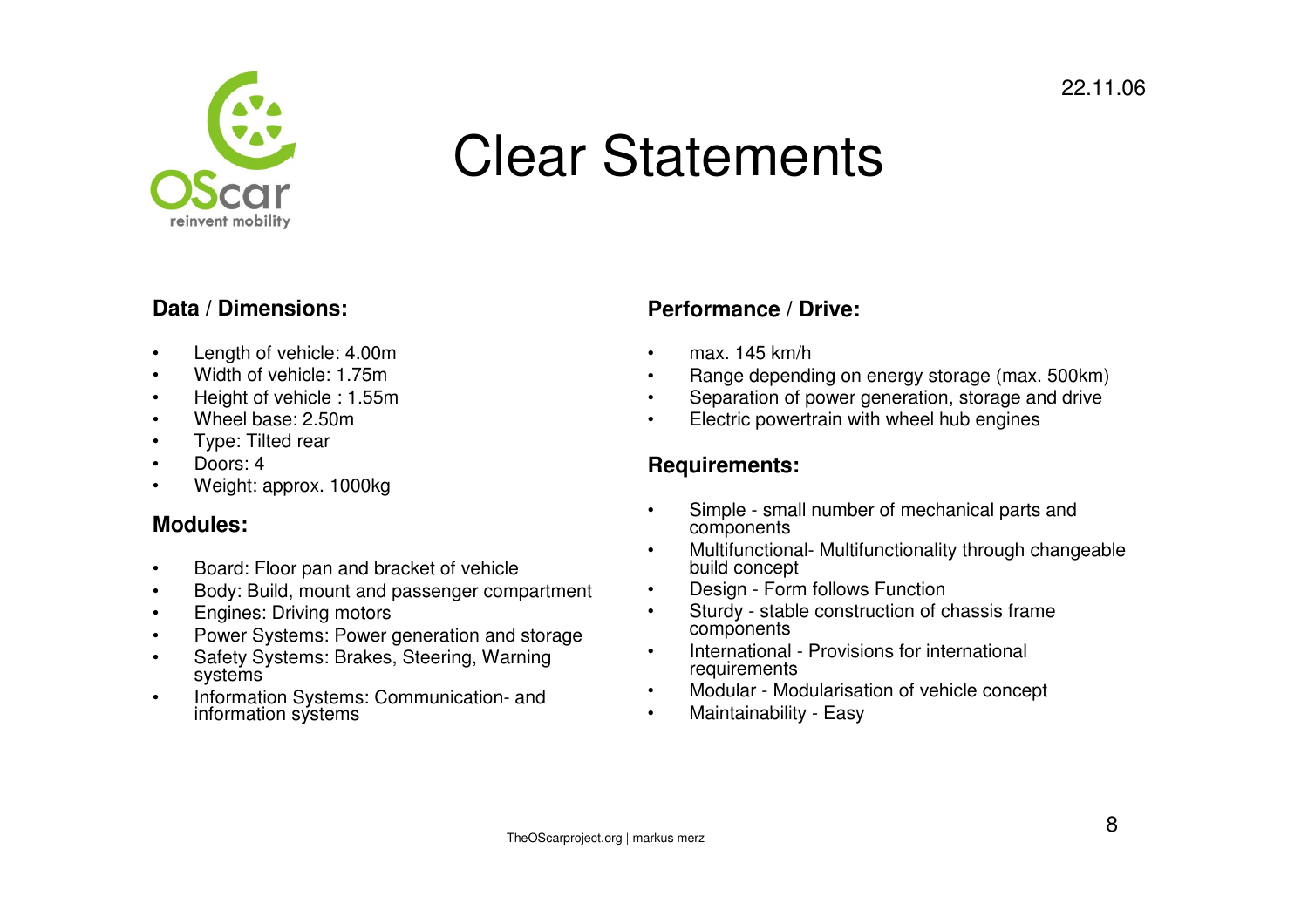

- Clear Statement
- Comprehensible Package
- Organisation
- $\bullet$ Tools
- Quality and Mindset of participants
- Partner and Media handling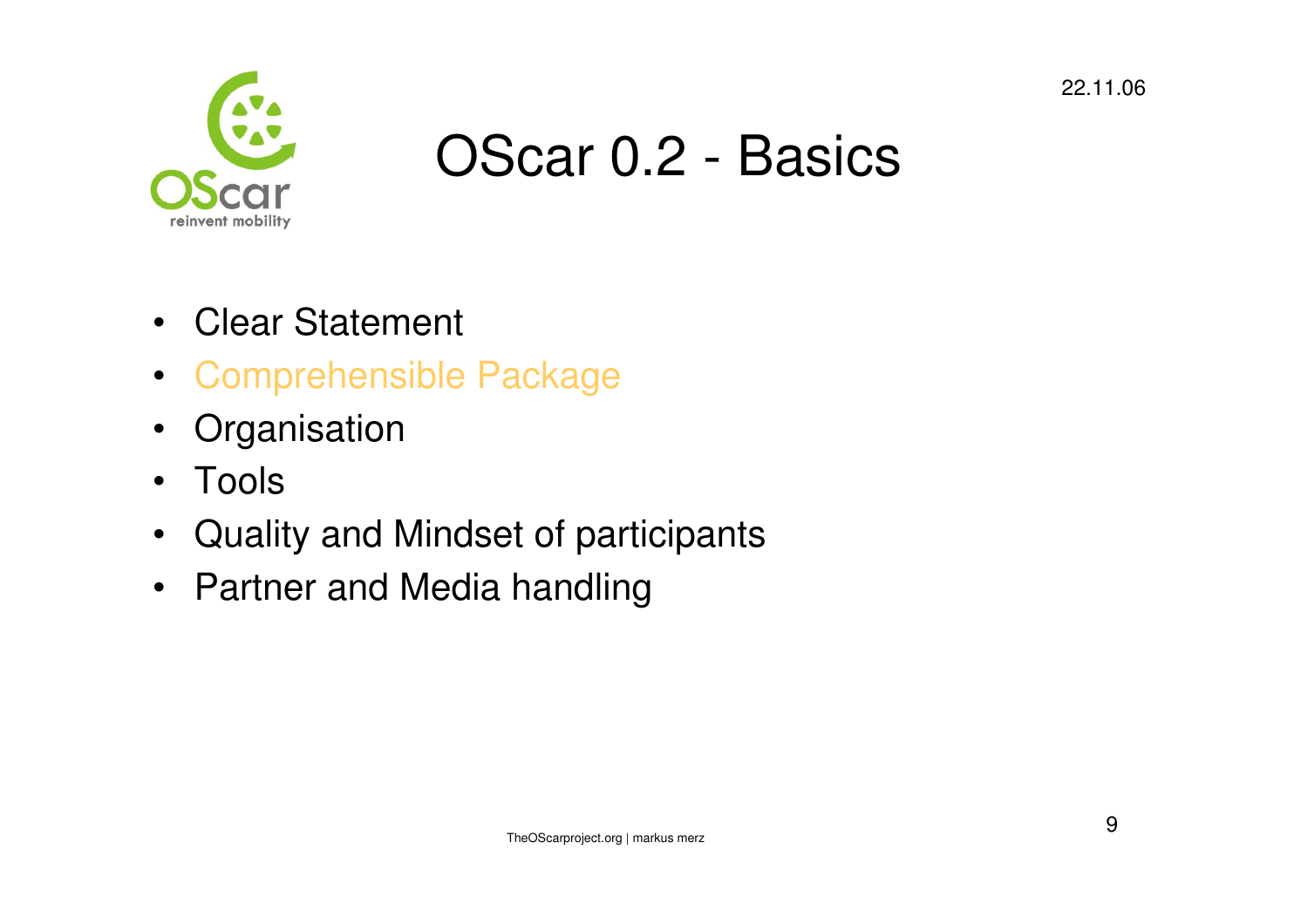

## Comprehensible Package

### 6 Modules

- OScar PC
- $\bullet$
- Shell
- $\bullet$ Engines - CPU
- $\bullet$ **Power Systems**
- Security Systems Bios
- $\bullet$ Information Systems - BUS

- Board Mainboard
	- Case
	-
	- PSU, battery
	-
	-

### 22.11.06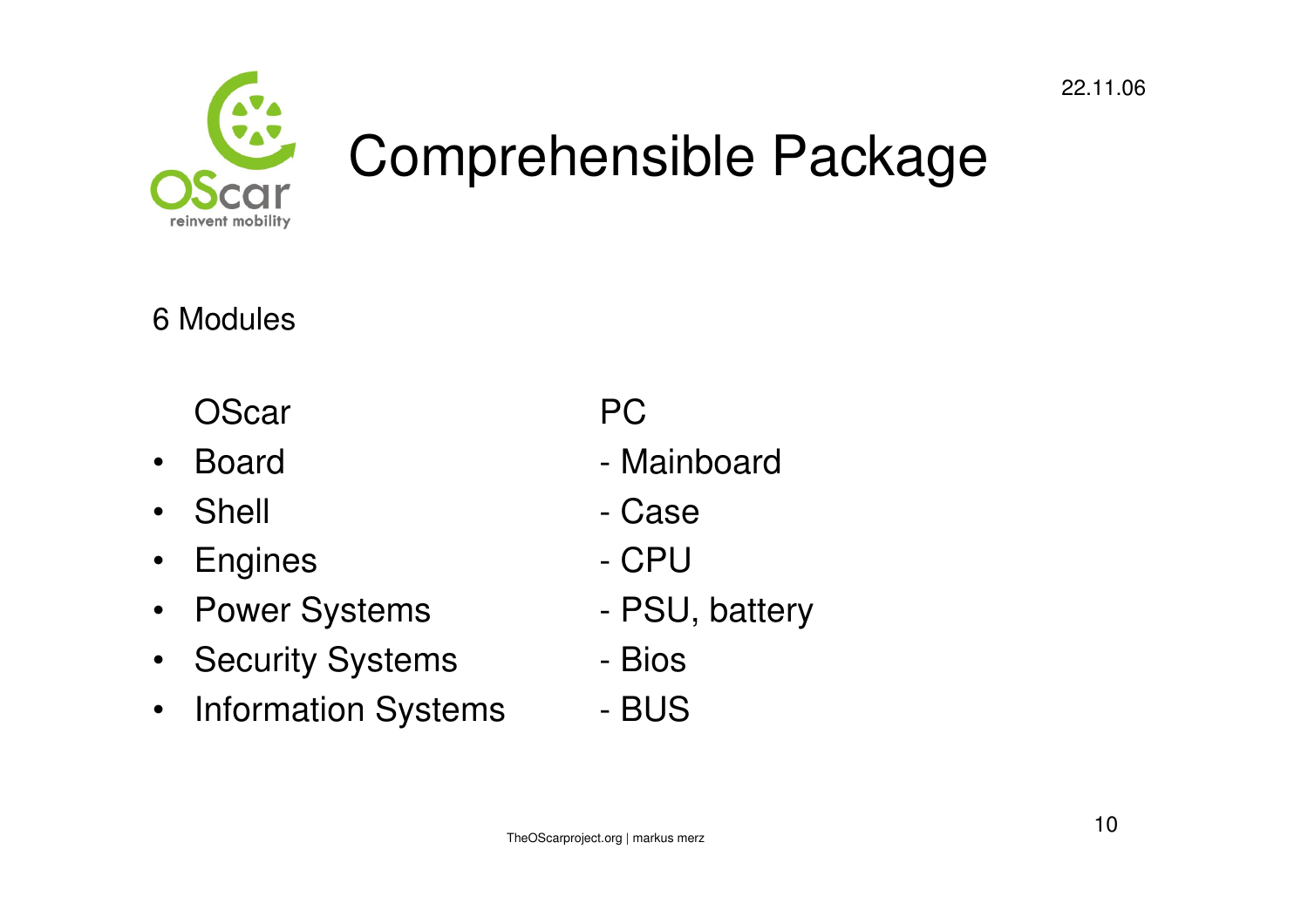

- Clear Statement
- Comprehensible Package
- Organisation
- $\bullet$ Tools
- $\bullet$ Quality and Mindset of participants
- Partner and Media handling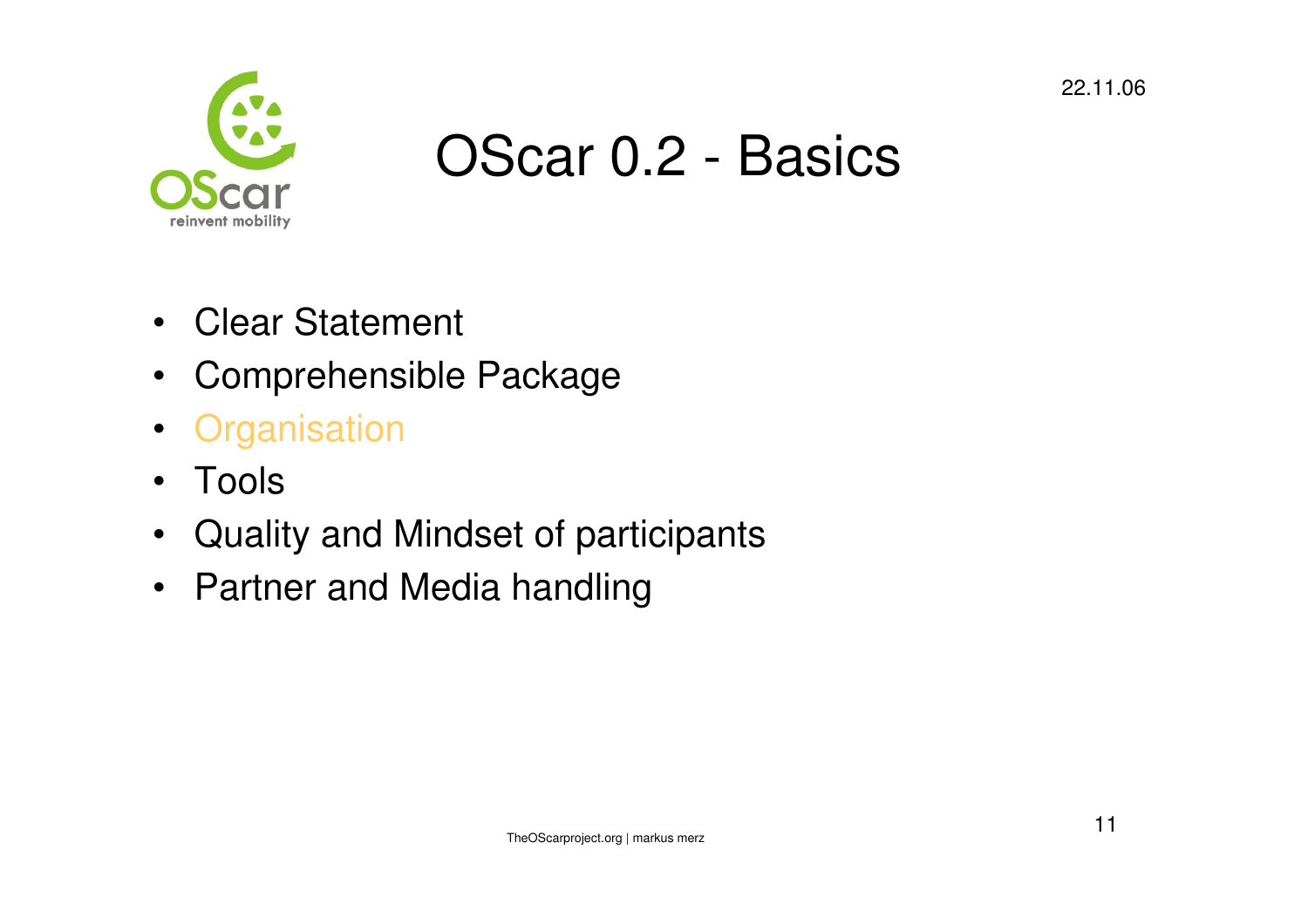

### OScar-Roles

| <b>Senior</b>            | Consultants, trainers, mentors. They provide knowledge and visions for<br>OScar and are present at all important events.                   |
|--------------------------|--------------------------------------------------------------------------------------------------------------------------------------------|
| Modul-Lead               | Are nominated by the team on the basis of their previous activities and<br>commitment. They drive the module and try to advance decisions. |
| <b>Greeter</b>           | They welcome new members and explain OScar and its rules.                                                                                  |
| Cop                      | They keep watch over the community and take action against disruptive<br>members and offensive content.                                    |
| <b>Event-Coordinator</b> | Deal with planning, organisation and implementation of different events and<br>sales activities.                                           |
| <b>Developer</b>         | Developers in the modules.                                                                                                                 |

12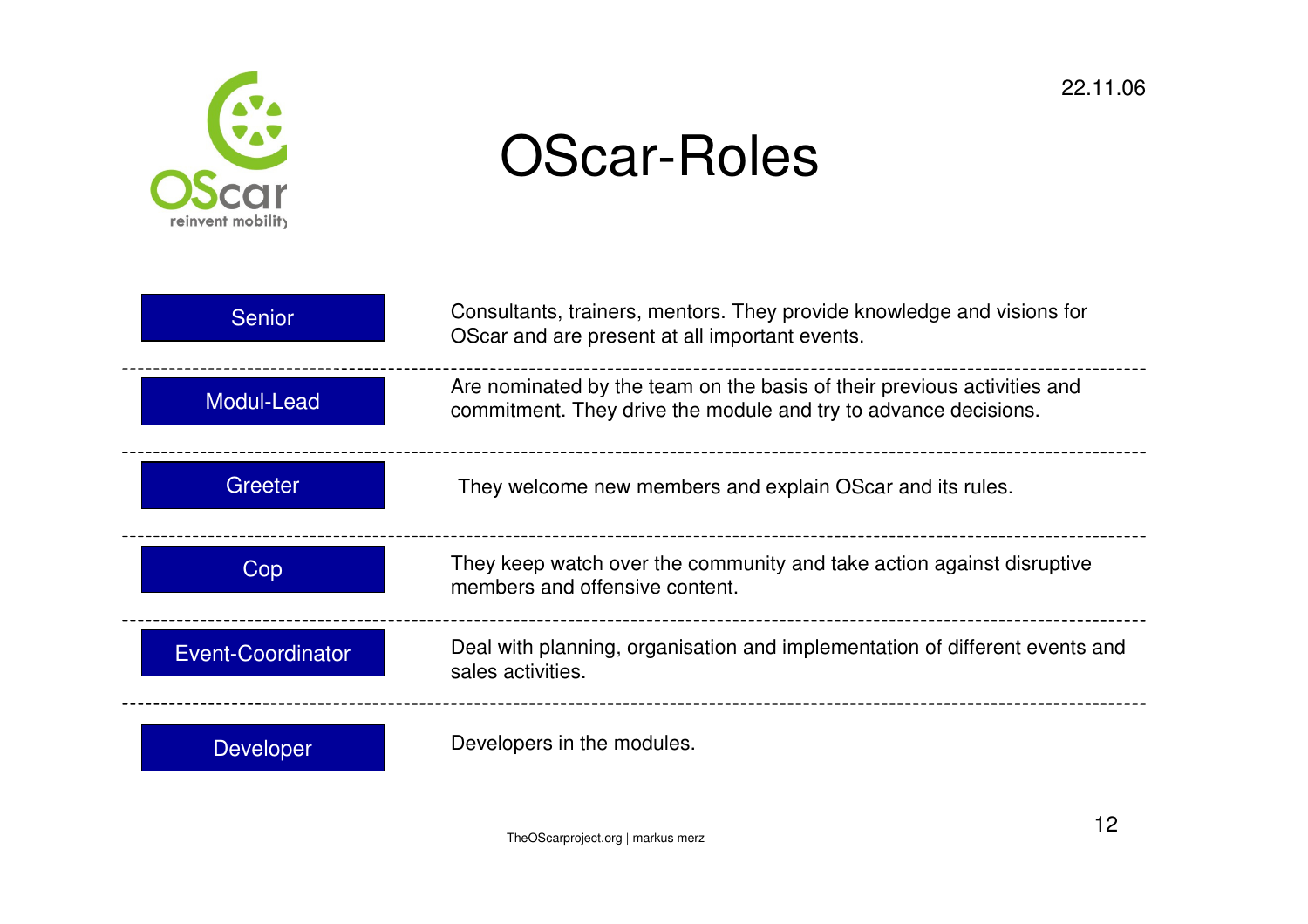

## OScar-Organisation



13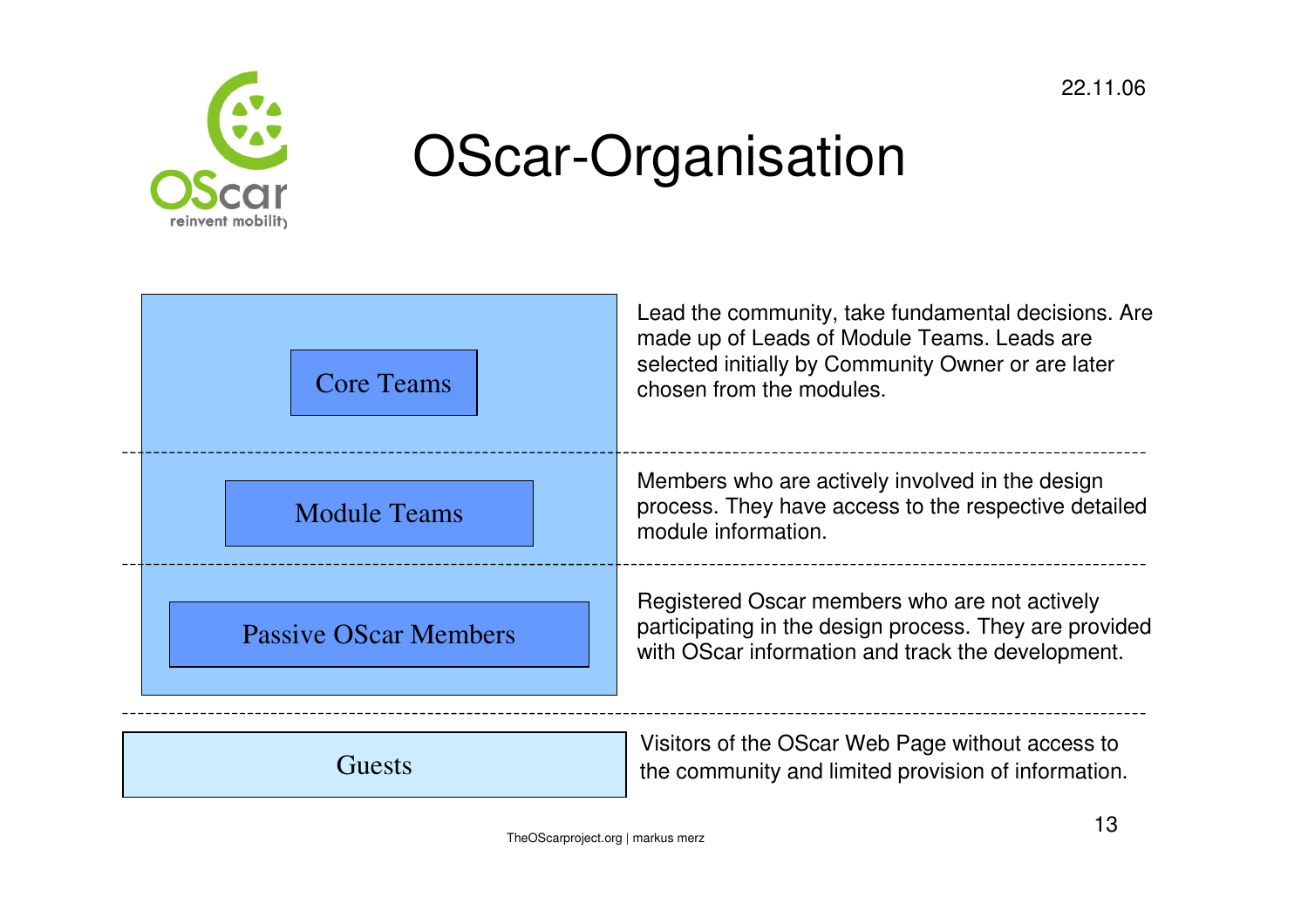

### OScar-Organisation

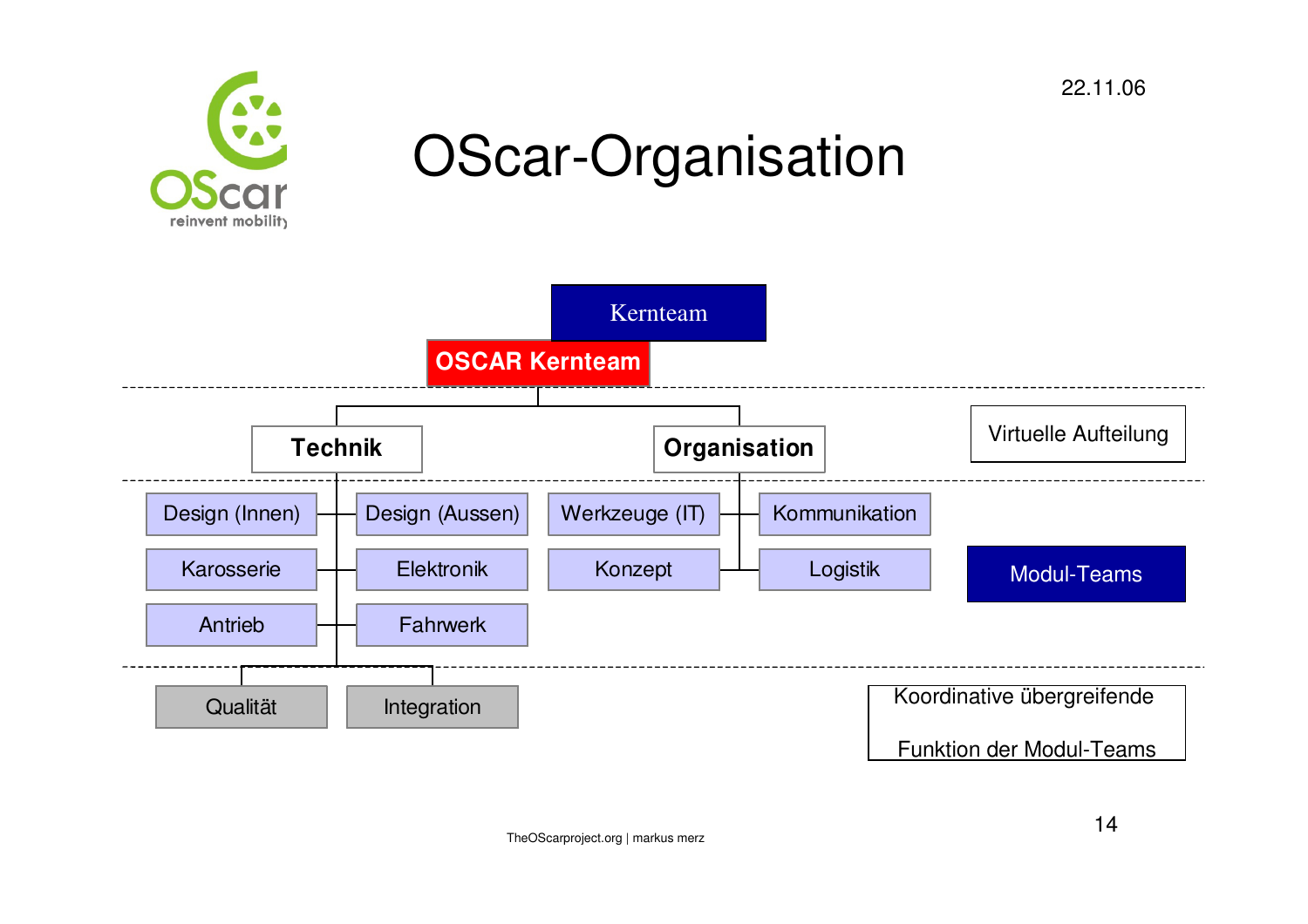

- Clear Statement
- Comprehensible Package
- Organisation
- Tools
- Quality and Mindset of participants
- Partner and Media handling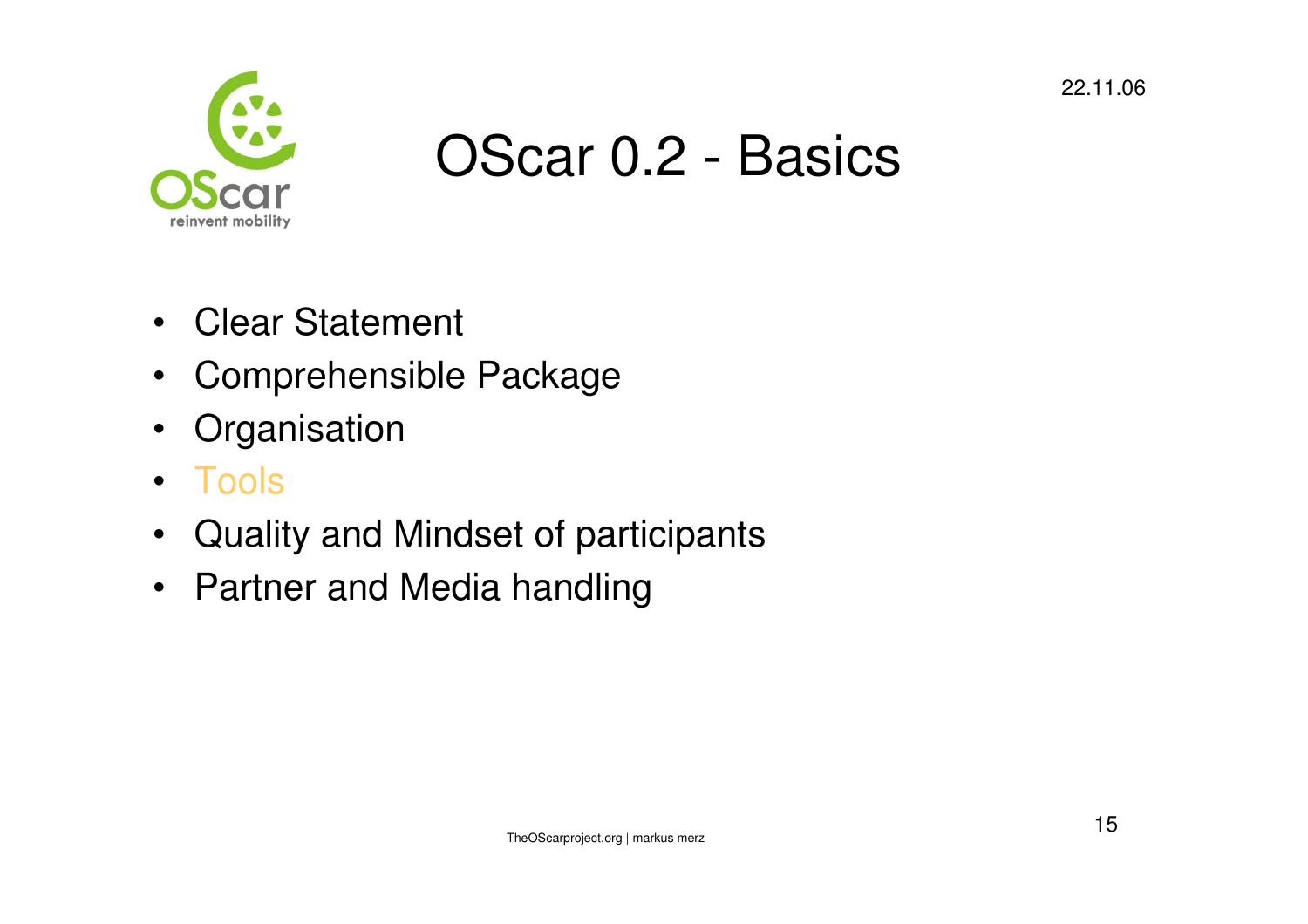

## Tools

- Everything along the way should be "open"
- Open standards
- Community
- Projects
- Impulse for Open-Hardware Process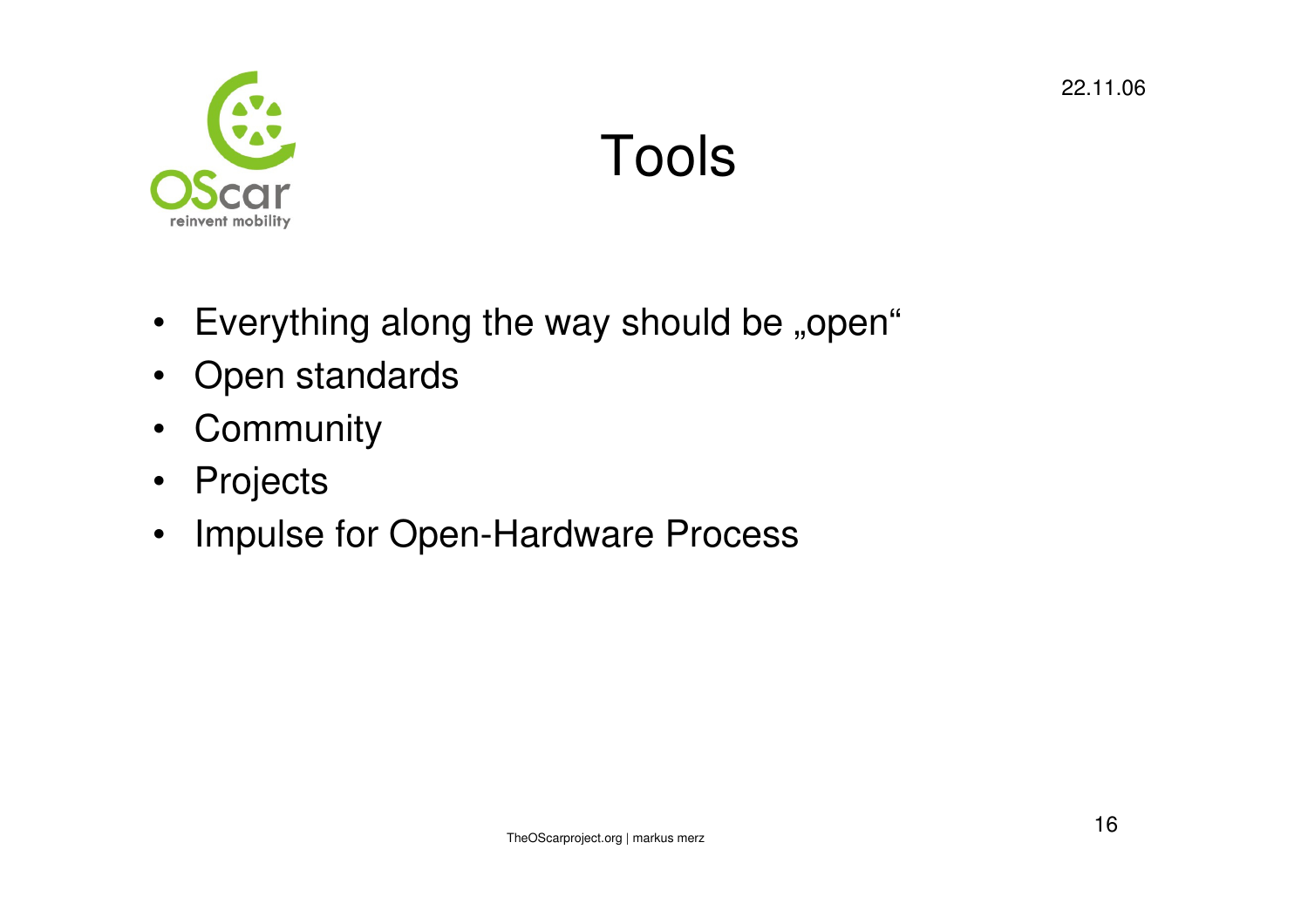

- Clear Statement
- Comprehensible Package
- Organisation
- $\bullet$ Tools
- Quality and Mindset of participants
- Partner and Media handling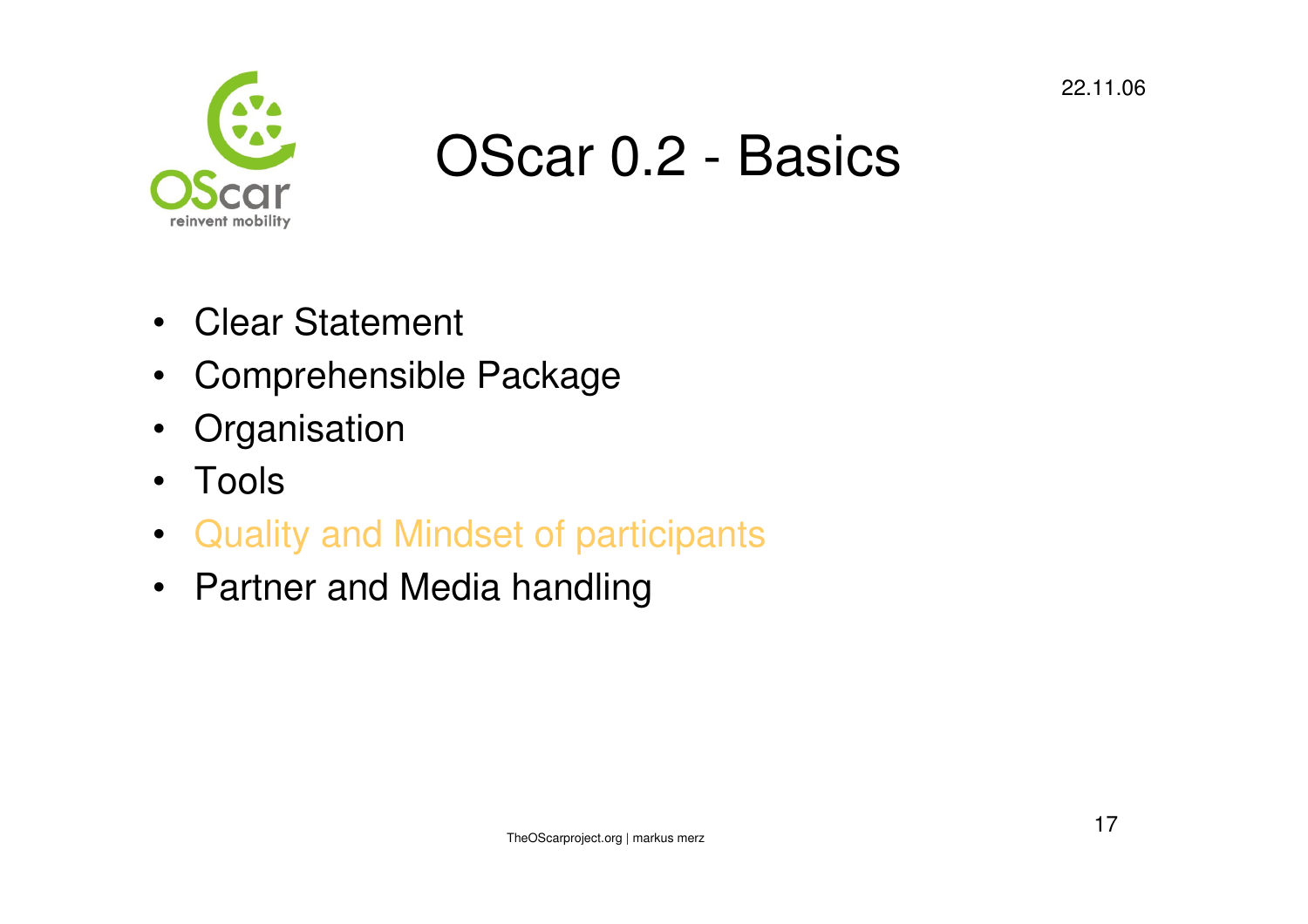

### **Mindset**

- $\bullet$ Natural selection
- •**Credibility**
- Limited Meriocracy $\bullet$
- **Meritocracy** is a system of government or other organization based on demonstrated ability (merit) and talent rather than<br>https://www.akita.com/www.akita.com/www.akita.com/www.akita.com/www.akita.com/www.akita.com/www.aki by <u>wealth</u>, family connections (<u>nepotism</u>), class privilege, <u>cronyism</u> or other historical determinants of <u>social position</u><br>and political power and political power.
- The word "meritocracy" is now often used to describe a type of <u>society</u> where wealth, position, and <u>social status</u> are in part assigned through competition or demonstrated talent and competence, on the assumption that positions of trust,<br>seemed thit was also sight associated to a second not inherited as a science as a subtrace was to a responsibility and social prestige should be earned, not inherited or assigned on arbitrary quotas.
- Meritocracy is used to describe competitive societies, that accept large <u>inequalities</u> of income, wealth and status amongst the population as a function of perceived talent, merit, competence, motivation and effort.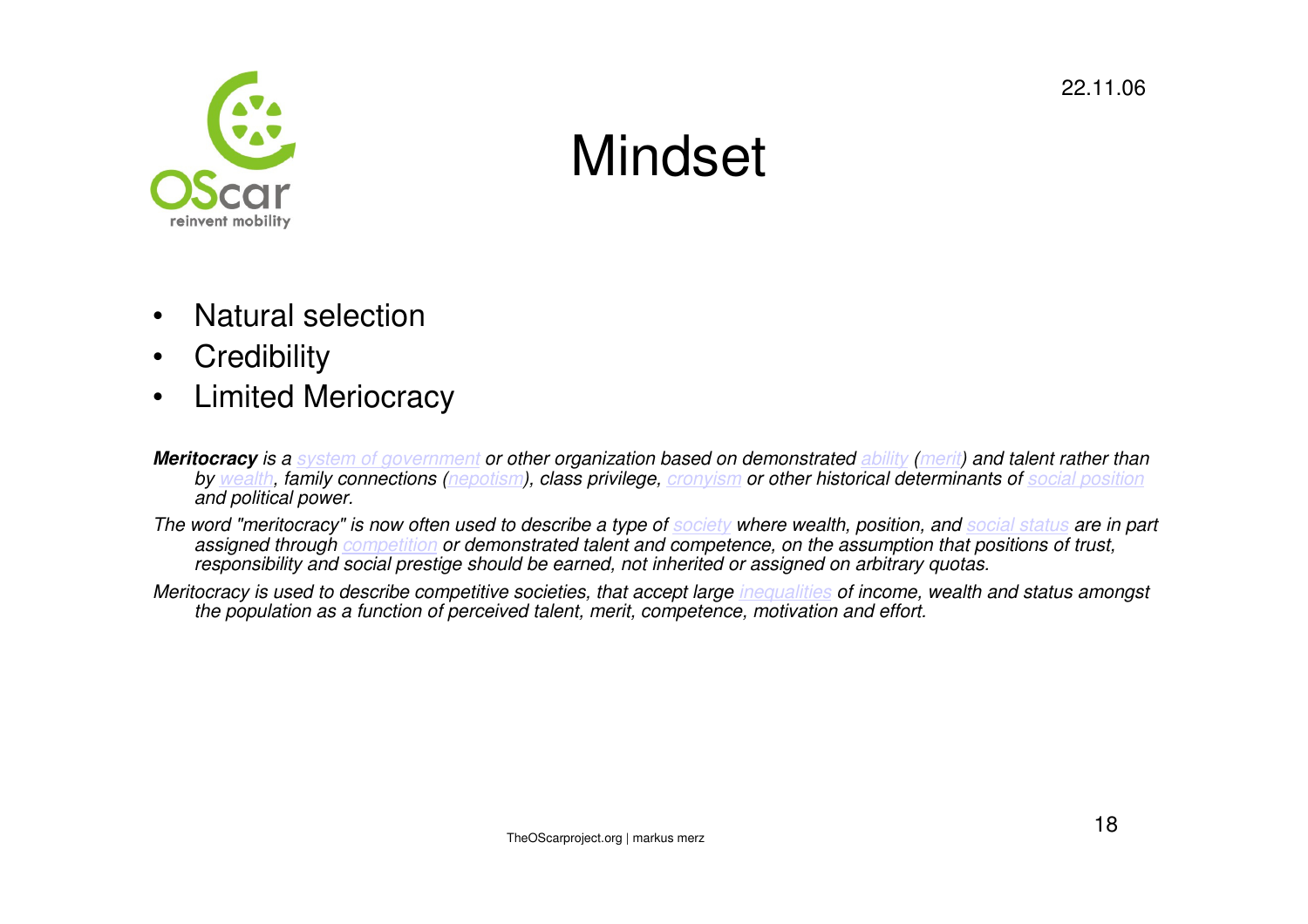

- Clear Statement
- Comprehensible Package
- Organisation
- $\bullet$ Tools
- Quality and Mindset of participants
- Partner and Media handling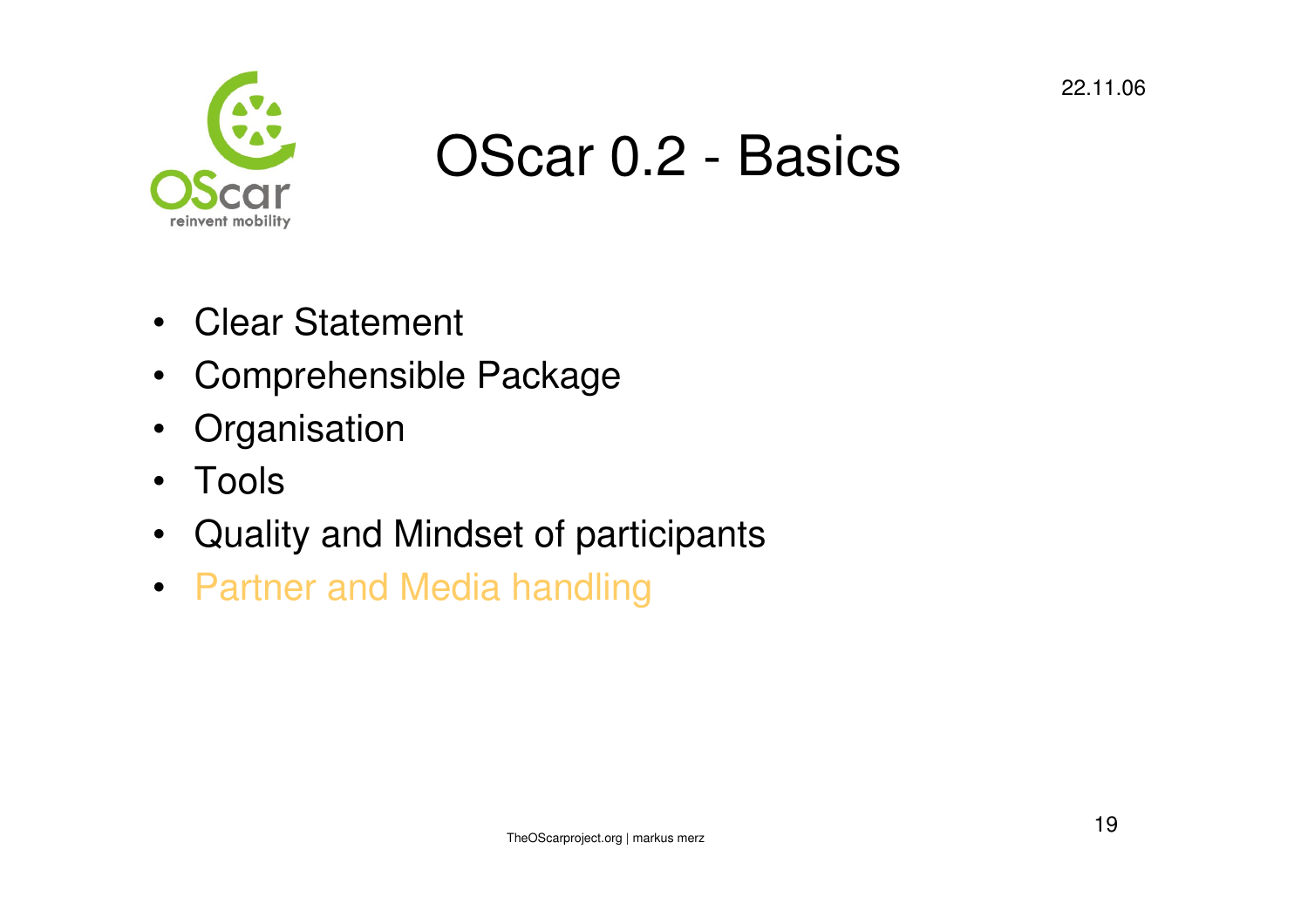



## Thank You !!!